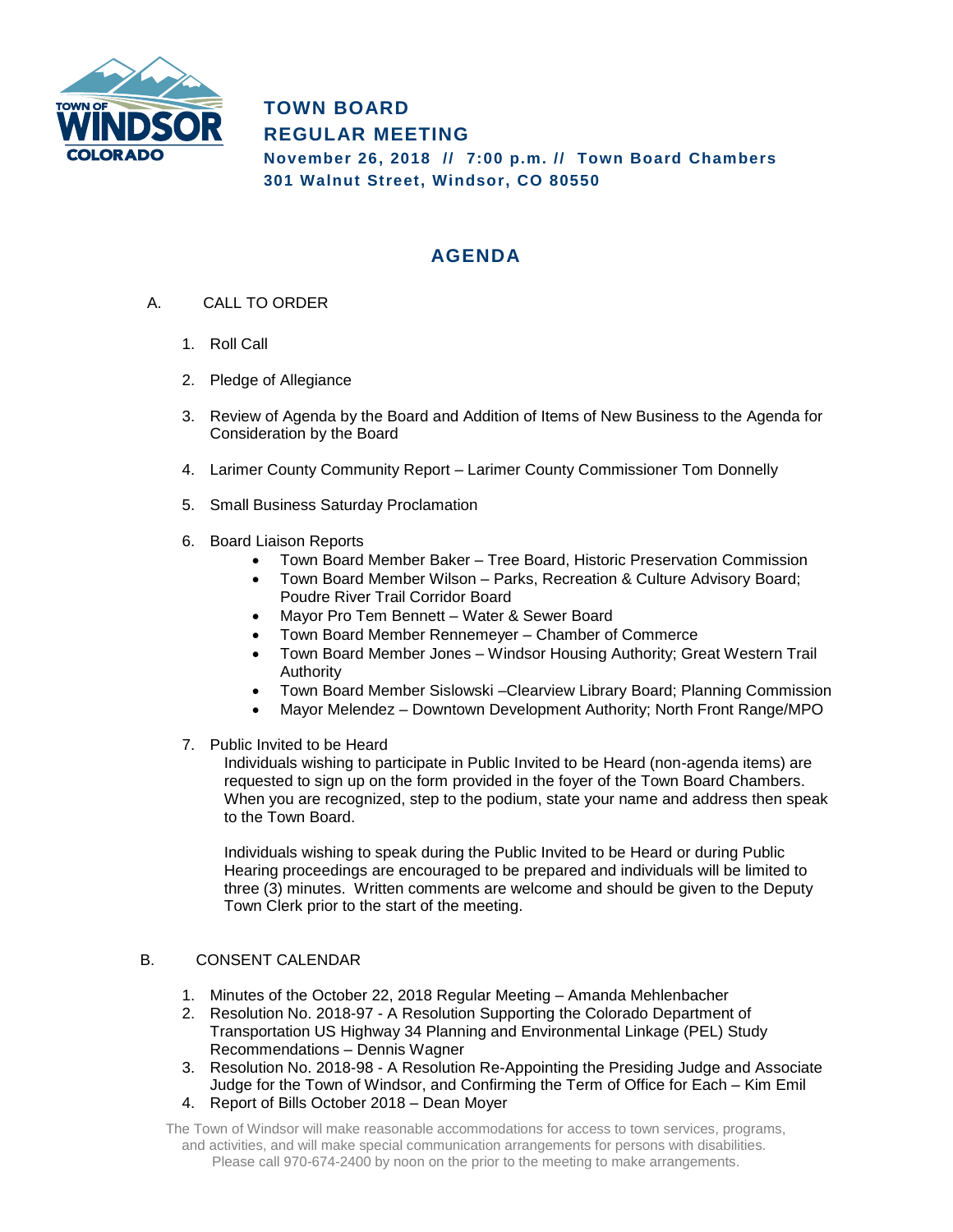## C. BOARD ACTION

- 1. Spiraling-Up Foundation Long Form Grant Request
	- Application presentation James Ballen or Mike Mercer
- 2. Public Hearing A Resolution Approving a Final Major Subdivision Windsor Villages at Ptarmigan – Tom Muth, Windsor Investments LTD, applicant/ Jon Sweet, TST Consulting Engineers, applicant's representative
	- Quasi-judicial
	- Staff presentation: Paul Hornbeck, Senior Planner
- 3. Resolution No. 2018-95 A Resolution Approving a Final Major Subdivision Windsor Villages at Ptarmigan – Tom Muth, Windsor Investments LTD, applicant/ Jon Sweet, TST Consulting Engineers, applicant's representative
	- Quasi-judicial
	- Staff presentation: Paul Hornbeck, Senior planner
- 4. Public Hearing An Ordinance Approving a PUD (Planned Unit Development) Zoning Overlay – The Brands East Planned Unit Development Overlay District – Martin Lind, Manager, Eagle Crossing Windsor, LLC, owner / Mitch Black, Norris Design, owner's representative
	- Quasi-judicial
	- Staff presentation: Paul Hornbeck, Senior Planner
- 5. Ordinance No. 2018-1573 An Ordinance Approving a PUD (Planned Unit Development) Zoning Overlay – The Brands East Planned Unit Development Overlay District – Martin Lind, Manager, Eagle Crossing Windsor, LLC, owner / Mitch Black, Norris Design, owner's representative
	- Quasi-judicial
	- Staff presentation: Paul Hornbeck, Senior Planner
- 6. Ordinance No. 2018-1574 An Ordinance Amending Section 17 of the Town of Windsor Municipal Code regarding Landscape Requirements *Super majority vote required on second reading* 
	- Second Reading
	- Legislative
	- Staff presentation: Paul Hornbeck, Senior Planner
- 7. Ordinance No. 2018 –1575 An Ordinance Adopting Article XI of Chapter 10 of the Windsor Municipal Code concerning the Public Consumption of Alcohol within the Town of **Windsor**

*Super majority vote required on second reading* 

- Second Reading
- Legislative
- Staff presentation: Rick Klimek, Chief of Police
- 8. Ordinance No. 2018-1576 An Ordinance Repealing, Amending, Adding and Re-Adopting Portions of Chapter 6, Article I, of the Windsor Municipal Code concerning the Elimination of 3.2 Beer

*Super majority vote required on second reading*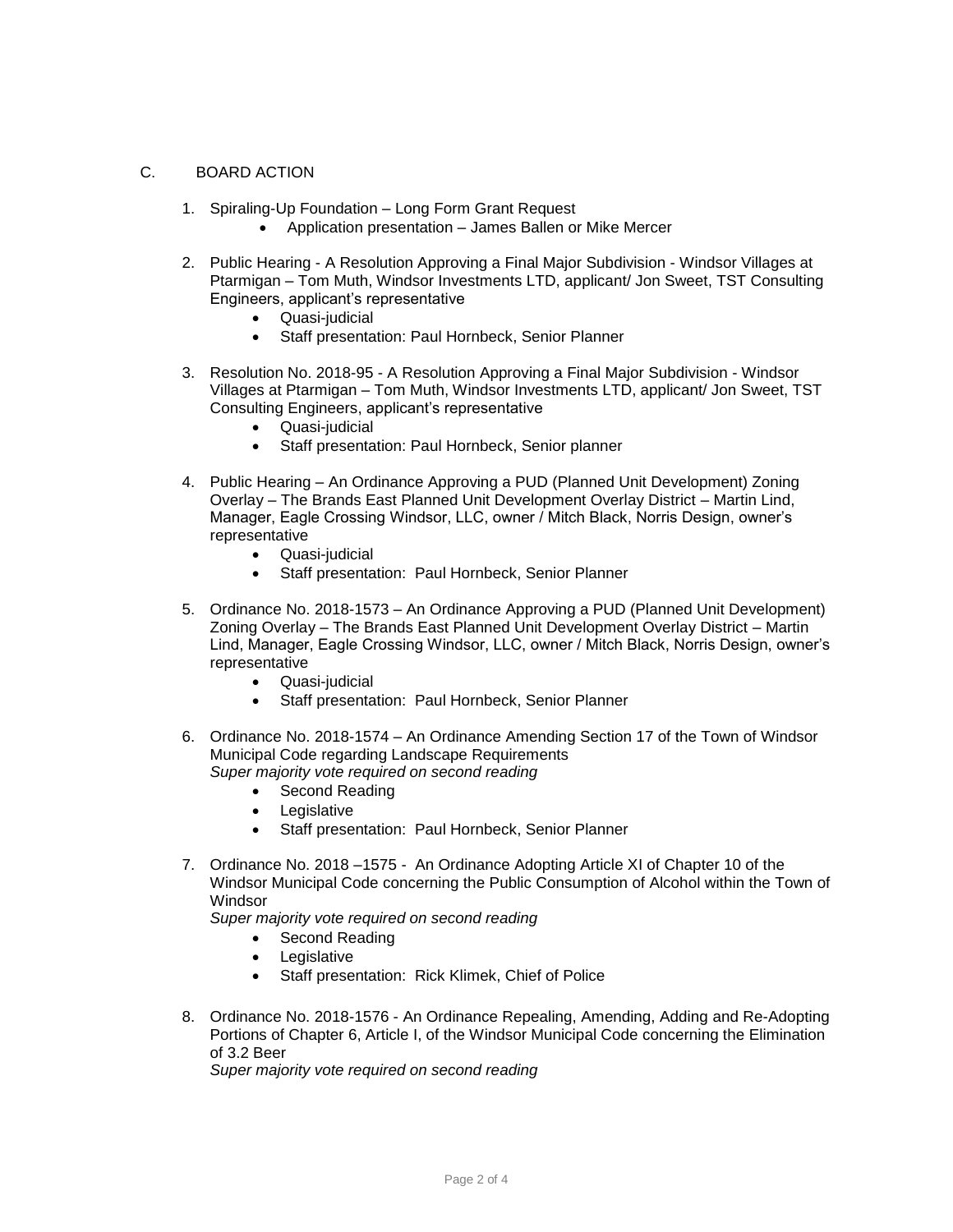- Second Reading
- Legislative
- Staff presentation: Kim Emil, Asst. Town Attorney
- 9. Ordinance No. 2018-1564 An Ordinance Annexing and Zoning Certain Property known as the Great Western 7th Annexation to the Town of Windsor – GWIP, LLC, and Windsor Renewal I, LLC; owners / Craig Stith, Great Western Development/OmniTrax, applicant; Cory Rutz, Otten Johnson Robinson Neff + Ragonetti, applicant's representatives *Super majority vote required on second reading* 
	- Second Reading
	- Legislative action
	- Staff presentation: Millissa Berry, AICP, Senior Planner
- 10. Resolution No. 2018-99 A Resolution Approving an Annexation Agreement Between the Town of Windsor and Windsor Renewal I, LLC and GWIP, LLC with Respect to the Great Western Seventh Annexation to the Town of Windsor and Authorizing the Mayor to Execute the Same
	- Legislative
	- Staff presentation: Millissa Berry, Senior Planner
- 11. Public Hearing –Rezoning Petition Portion of Eastbrook Annexation No 1 and Eastbrook Annexation No. 2 and No. 3 – Global Asset Recovery LLC, owner; David Tschetter, applicant
	- Quasi-judicial
	- Staff presentation: Millissa Berry, Senior Planner
- 12. Ordinance No. 2018-1577 An Ordinance Rezoning A Portion of Eastbrook Annexation No 1 and Eastbrook Annexation No. 2 and No. 3 – Global Asset Recovery LLC, owner; David Tschetter, applicant
	- First Reading
	- Quasi-judicial
	- Staff presentation: Millissa Berry, Senior Planner
- 13. Ordinance No. 2018-1578 An Ordinance Approving the Transfer of Water Rights from the Town of Windsor to Diamond Valley, LLC
	- First Reading
	- Legislative
	- Staff presentation: John Thornhill
- 14. Ordinance No. 2018-1579- An Ordinance creating Section 1-4-50 of the *Windsor Municipal Code* Establishing Procedures for Entry of Default and Default Judgments, and Collections in Windsor Municipal Court
	- First Reading
	- Legislative
	- Staff presentation: Kim Emil, Assistant Town Attorney/Town Prosecutor
- 15. Ordinance No. 2018-1580- An Ordinance Repealing 10-4-110(4) of the *Windsor Municipal Code* Concerning Vagrancy
	- First Reading